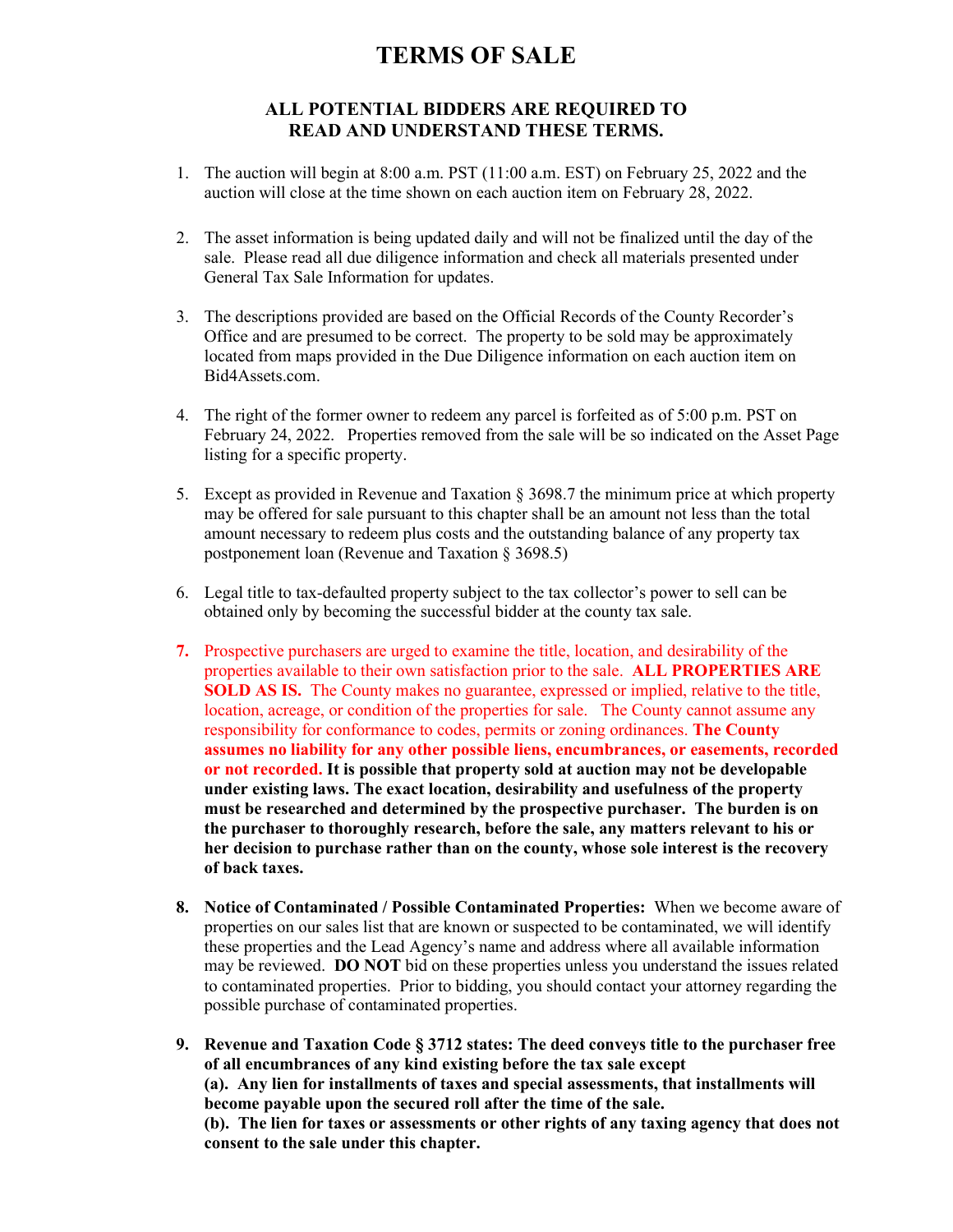**( c) Liens for special assessments levied upon the property conveyed that were, at the time of the sale under this chapter, not included in the amount necessary to redeem the tax-defaulted property, and where a taxing agency that collects its own taxes has consented to the sale under this chapter, not included in the amount required to redeem from sale to the taxing agency.**

**(d) Easements of any kind, including prescriptive, constituting servitudes upon or burdens to the property; water rights, the record title to which is held separately from the title to the property: and restrictions of record.**

**(e ) Unaccepted recorded, irrevocable offers of dedication of the property to the public or public entity for a public purpose, and recorded options of any taxing agency to purchase the property or any interest therein for a public purpose.**

**(f) Unpaid assessments under the Improvement Bond Act of 1915 (Division 10 (commencing with Section 8500) of the Streets and Highways Code) that are not satisfied as a result of the sale proceeds being applied pursuant to Chapter 1.3 (commencing with Section 4671) of Part 8, or that are being collected through a foreclosure action pursuant to Part 14 (commencing with Section 8830) of Division 10 of the Streets and Highways Code. A sale pursuant to this chapter shall not nullify, eliminate or reduce the amount of a foreclosure judgement pursuant to Part 14 (commencing with Section 8830) of Division 10 of the Streets and Highways Code. (g) Any federal Internal Revenue Service Liens that pursuant to provisions of federal law are not discharged by the sale, even though the tax collector has provided proper notice to the Internal Revenue Service before the date.**

**(h) Unpaid special taxes under the Mello-Ross Community Facilities Act of 1982 (Chapter 2.5 (commencing with Section 53311) of Part 1 of Division 2 of Title 5 of the Government Code) that are not satisfied as a result of the sale proceeds being applied pursuant to Chapter 1.3 (commencing with Section 4671) of Part 8, or that are being collected through a foreclosure action pursuant to Section 53356.1 of the Government Code. A sale pursuant to this chapter shall not nullify, eliminate or reduce the amount of a foreclosed judgement pursuant to Section 53356.1 of the Government Code.**

- 10. **Prospective purchasers are advised that some bonds or other assessments which are levied by agencies or offices other than the Treasurer-Tax Collector may still be outstanding after the tax sale.**
- 11. Some properties in some counties may have 1911, 1913 and/or 1915 Improvement Act Bonds, or Mello Roos Bonds, which are noted on the Asset Page listing of the property.
- 12. When property is sold at an online auction on which the IRS holds a tax lien, the United States has the right of redemption for 120 days from the date of such sale (26 USC Sec.  $3712(g)$  and  $7425(d)$ ). The IRS will pay the actual amount paid for the property by the bidder, plus interest at 6% per annum from the date of sale, plus the expenses of sale that exceed any income received from the property.
- 13. If the successful purchaser desires a survey of the property, it will be at the purchaser's own initiative and expense. The County makes no warranty, either expressed or implied, relative to the usability, the ground location, or property lines of the properties. The prospective purchaser must determine the exact location, desirability, and usefulness of the properties.

#### **14. Personal Property, such as mobile homes and equipment not "permanently affixed" to the land, is not included in our sale. It is up to the prospective purchaser to investigate these in advance of bidding.**

15. The sale of these properties should not, in any way, be equated to real estate sales by licensed salesmen, brokers and realtors. The County Tax Collector cannot guarantee the condition of the property nor assume any responsibility for conformance to codes, permits or zoning ordinances. **You should inspect the property before investing. The burden is on**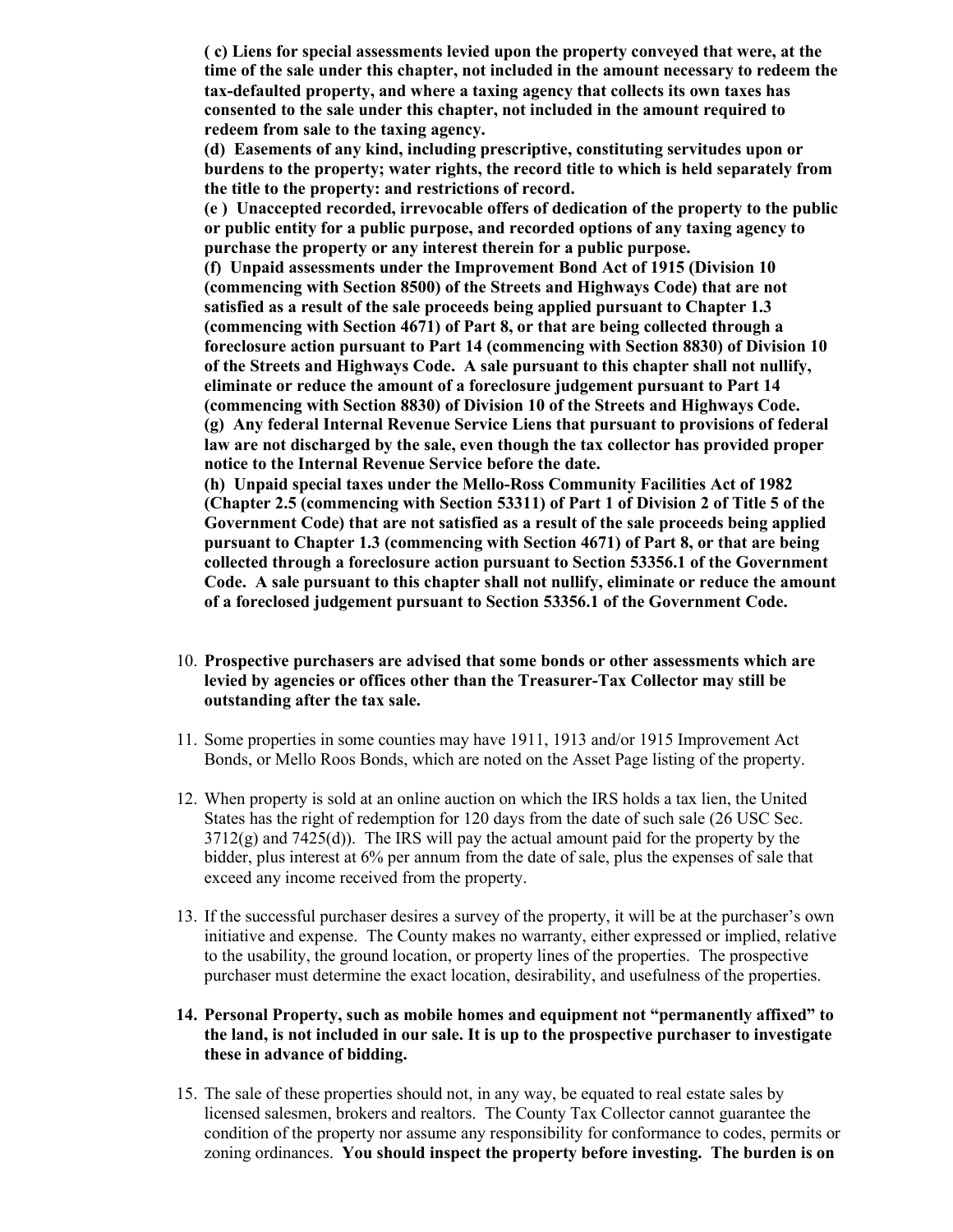**the purchaser to thoroughly research, before the sale, any matters relevant to his or her decision to purchase, rather than on the county, whose sole interest is the recovery of back taxes.**

- 16. **Your bid is an irrevocable offer to purchase the asset.**
- 17. Successful bidders will be asked to complete a deed information form showing how they want the title to the property to be held (vesting). **The Deed Information form will be provided to the winning bidders and must be completed within 48 hours following the close of the auction.** Once the document is recorded the Recorder's office will hold the Tax Deed for 30 days. After 30 days the Recorder will return the original recorded Tax Deed to the Shasta County Tax Collector. The original Tax Deed will be mailed to the new owner (successful bidder) by certified mail to the address provided to our department on the Tax Deed Information form submitted by the bidder. This deed conveys all right, title, and interest to the property in accordance with the provisions of Revenue and Taxation Code section 3712.
- **18. A California documentary transfer tax will be added to, and collected with, the full purchase price. This tax is calculated at the rate of \$.55 for each \$500.00 or fractional part thereof, if the purchase price exceeds \$100.00.**
- 19. The notification of winning bid will include the total purchase price, including documentary transfer tax, with instructions concerning the various payment methods.
- 20. **Unless otherwise noted**, payment in full by wire transfer, electronic funds transfer or cashier's check will be required by 4:00 p.m. EST, March 3, 2022 three (3) business days after sale closes. A \$35 non-refundable processing fee is required in addition to the winning bid. *No personal checks or credit card payments will be accepted.* Payments in excess of the total purchase price will be refunded by mail within 30 days. To ensure that a cashier's check payment is received timely, please check with a reliable delivery service. **If payment policy is not adhered to, the successful bidder may be banned from future sales.**
- 21. If the successful bidder does not consummate the sale with full payment the following applies (Revenue and Taxation Code §3456):

a. If any part of a bid that was accepted by the tax collector is not paid when due, the county shall have a claim against the bidder for the actual cost of the sale. Immediately upon being past due, the tax collector shall notify the bidder by certified mail, which notice shall include all the following:

- (1) That his or her bid has been voided because of the delinquent payment.
- (2) The amount of the county's claim against the bidder.
- (3) That the amount of the claim will be deducted from any deposit submitted by the bidder and the remaining amount of the deposit is forfeited.

b. If a bidder does not pay the claim arising under subdivision (a) within 30 days after the notice is sent, both the following apply:

(1) The county may utilize any means authorized by law to collect the claim, including, but not limited to, transferring the amount of the claim to the unsecured roll.

(2) The tax collector may prohibit the bidder from bidding on sales made pursuant to this chapter for up to five years.

22. A single bid deposit (plus a \$35 non-refundable processing fee) is required to bid on any and all properties offered for sale by an individual county. If a bid deposit is required, the amount of the deposit will be identified on the county's store front or on the individual asset description. **Bid Deposits must be in the form of a wire transfer or cashiers check and must be in the custody of Bid4Assets no later than Friday, February 18th, 2022 at 4:00 p.m. EST (1:00 p.m. PST).** Please contact Bid4Assets directly for instructions and questions pertaining to Bid Deposits.